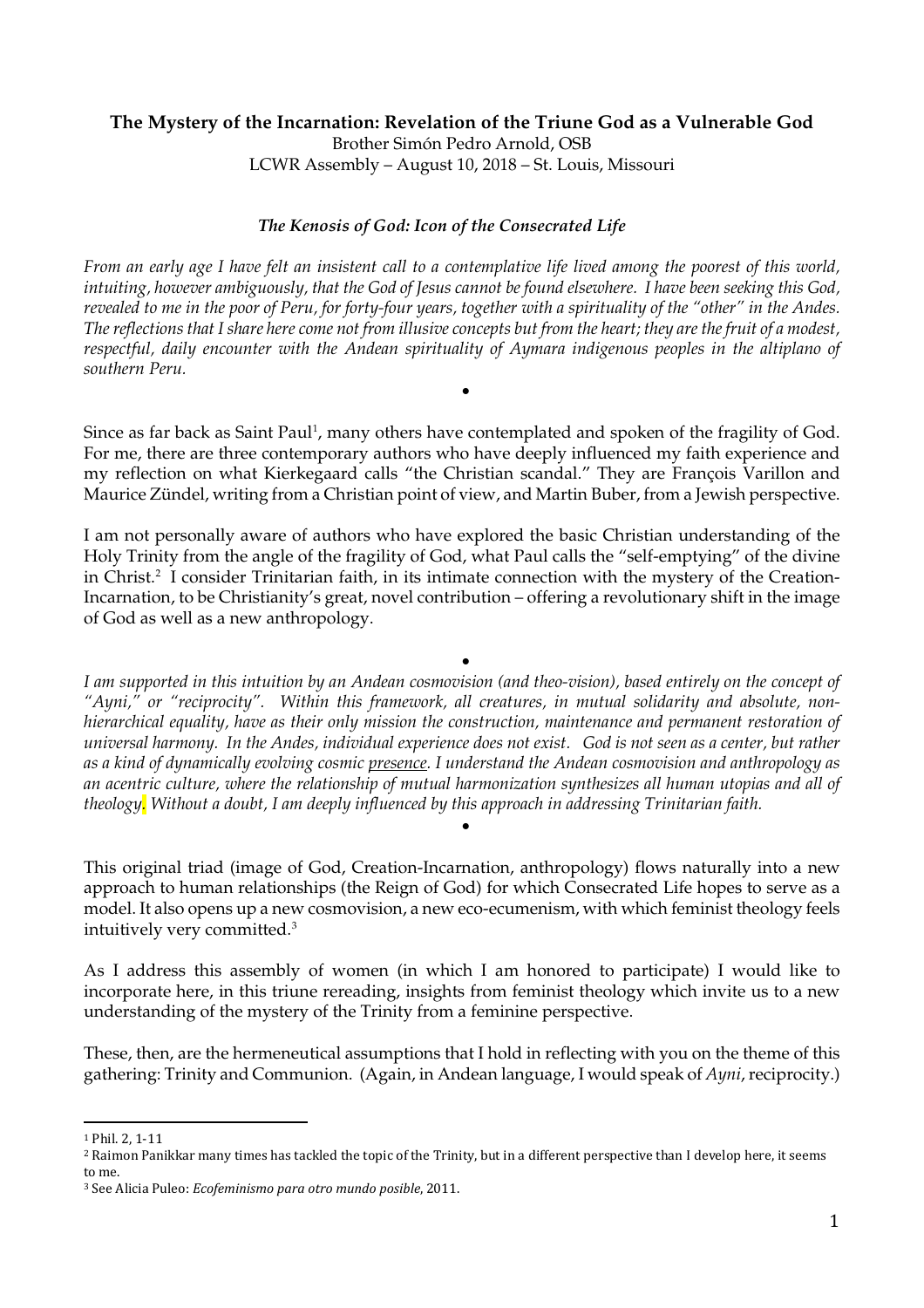## **I. From self-sufficiency to relationship**

The masters of suspicion (Nietzsche, Marx, and Freud) have rightly denounced our unconscious image of God the all-powerful and self-sufficient as a projection, an alienation, and also a permanent temptation. Not only did religious expressions labeled "pagan" fall into this trap. There exists even now, principally in the 'religions of the book'[4](#page-1-0) , that is, Judaism, Islam, and Christianity, a rigid and static monolithic vision of monotheism. This image of God is undoubtedly a reflection of a patriarchal model applied to God. Such an image still continues to dominate our liturgy. We address a God far away and endowed with solipsistic power, whom we want to win over with our merits and our pleas.

## *The Trinitarian God*

Our Trinitarian faith radically denounces this infantile image, proposing to us instead a vision of God as pure reciprocal relationship. But this affirmation brings with it various dramatic consequences that impact our spontaneous image of God and our relationship with God, within the dominant western culture. I am not at all sure that we Christians have even begun to adopt and integrate this vision into our religious experience.

In effect, if God is a relationship of persons, God is necessarily in need of the other; in other words, God is the opposite of self-sufficiency. Moreover, God presents God's self as unfinished, free and voluntarily vulnerable to the other.

## *Creation as place of relationship*

In the biblical vision, creation is both separated from and united to God by means of the Word. In the priestly version of the first chapter of Genesis, the creating Word is, apparently, unilateral and commanding ("let there be, and there is"). However, looking again at an insight of Buber<sup>[5](#page-1-1)</sup>, we see that from the beginning this Word is directed to each creature as an implicit self, opening itself already to reciprocity.

In the Yahwistic version of Genesis 2, this is explicit. After a solitary conversation with itself -- in some way thanks to original "sin" -- the Word seeks and enters into dialogue with the humanity of Adam and Eve, and even with evil. From this moment, even Satan becomes part of the dialogue and reappears at various times in the Scriptures, in mysterious conversation with God and with Christ.

It is John, in his prologue, who offers the ultimate revelation of this relationship with the Word. For him, as well as for us, the Word "is" God, at the same time that it is "before" God<sup>[6](#page-1-2)</sup>. *(Once again, in Andean cultures, we would speak here of God as "Ayni".)*

#### *Creation as the "limit" of God (Simone Weil).*

In the Bible, to create means to separate and limit each creature so as to allow others to not only exist but also, and essentially, to be able to speak and dialogue among themselves and, finally, with God. Simone Weil affirms that in creation God self-limits, then withdraws in some way (the seventh day is still happening, according to the Letter to the Hebrews), in order that all of creation enter into the logic of the creating conversation. For Weil, the existence of evil is, in some way, the most convincing proof of a self-limited God. Satan becomes a witness of God the Word![7](#page-1-3) (*In the Andean cosmovision,* 

<span id="page-1-0"></span> <sup>4</sup> Marc Ellis: *Unholy Alliance. Religions and atrocity in our times*.

<span id="page-1-1"></span><sup>5</sup> Martin Buber: *Yo y Tú*, 1923.

<span id="page-1-2"></span><sup>6</sup> John 1:1.

<span id="page-1-3"></span><sup>7</sup> Simone Weil: *La Gravedad y la Gracia*.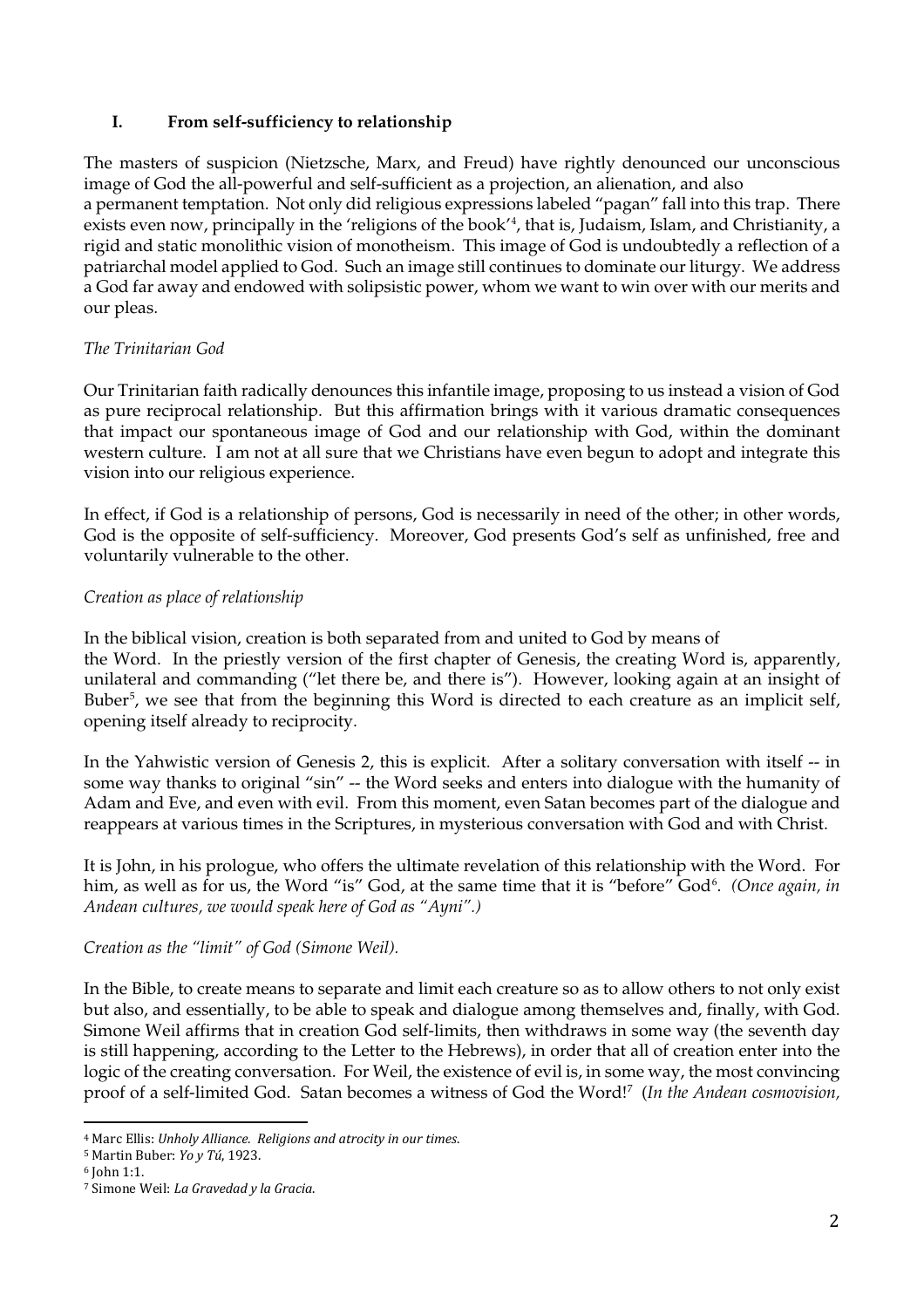*the forces of evil are situated in the "underworld" and are an indispensible part of this permanent cosmic dialogue among opposites.)*

God is vulnerable, unfinished and self-limited, because God is eternally committed to reciprocity, in order to make of our relationships the very movement of divinity. Here is the unbearable Christian scandal that provoked among the Nazarenes the desire to push their fellow countryman Jesus off a cliff<sup>[8](#page-2-0)</sup>, or the disciples, upon hearing the discourse of the Bread of Life<sup>9</sup>, to no longer follow him. And would we put up with this God, if, by chance, we understood God?

# **II. Incarnation and kenosis of the Triune God**

Seated at the edge of Jacob's well, conversing with the Samaritan woman $^{10}$ , Jesus presents us the newest and most comprehensive revelation of "his" God: "If you knew the gift of God!" I don't believe I'm manipulating John's text by broadening this affirmation to say: "If you knew that God IS gift!" The entire first letter of St. John encourages this same idea by declaring repeatedly that "God IS Love."

In hearing, seeing and accompanying Jesus, every disciple arrives at the conclusion, even, that this God is "ONLY LOVE." There is nothing more or nothing less, in the God of the Gospels, than LOVE. This means that, when God "gives", God can only "give" God's very self (since this is all God has as gift). And, if this is so, we have to conclude, in the end, that when God gives, God can only give God's self totally. Such is the tremendous depth of the sacramental mystery in the Church. God cannot give only a part of God's self, or else God would not be Love. Nor can God give us "things," since we have already been given everything in creation and in Jesus, the very Son of God.

This is how I receive the mystery of the Incarnation as the necessary, ultimate and definitive revelation of the Trinity: God self-gives, and self-gives totally, from all eternity and for all eternity. Is this not the full meaning of "grace upon grace" that ends the prologue of the fourth Gospel? The Incarnation becomes, then, the eternal "kenosis of the Triune God" in Jesus of Nazareth and in all creation, forever. This kenotic process does not have an end, given that, in Christ, God chose to pitch God's tent in our midst, not for a specific time but for eternally<sup>11</sup>.

When Jesus, before dying on the cross, cries out this terrible verse from psalm 22: "My God, my God, why have you abandoned me?", how should we interpret the silence of the Father? The very impotence of the Father is acknowledged in the impotence of the Son! The death of Jesus on the cross is not an error of the Father. It is the Father's own death voluntarily accepted with that of the Nazarene on the cross.

This sublime trinitarian fresco also flows into the being of every believer, of every human being, worthily represented by the Samaritan woman. The fountain of this constant kenosis, from which the living water of the Spirit overflows eternally, is each person him- and her-self<sup>[12](#page-2-4)</sup>.

*The Incarnation: historical event or permanent theophany?*

No one doubts the historical advent, life and death of Jesus of Nazareth, whom we call the Christ, For us Christians, it is the most important event in all human history, which we confirm by our faith in the Resurrection. Could it also be that this event contains in and of itself the totality of the mystery

<span id="page-2-0"></span> <sup>8</sup> Luke 4.

<span id="page-2-1"></span><sup>9</sup> John 6.

<span id="page-2-2"></span><sup>10</sup> John 4.

<span id="page-2-3"></span><sup>11</sup> John 1:16.

<span id="page-2-4"></span><sup>12</sup> John 4:14.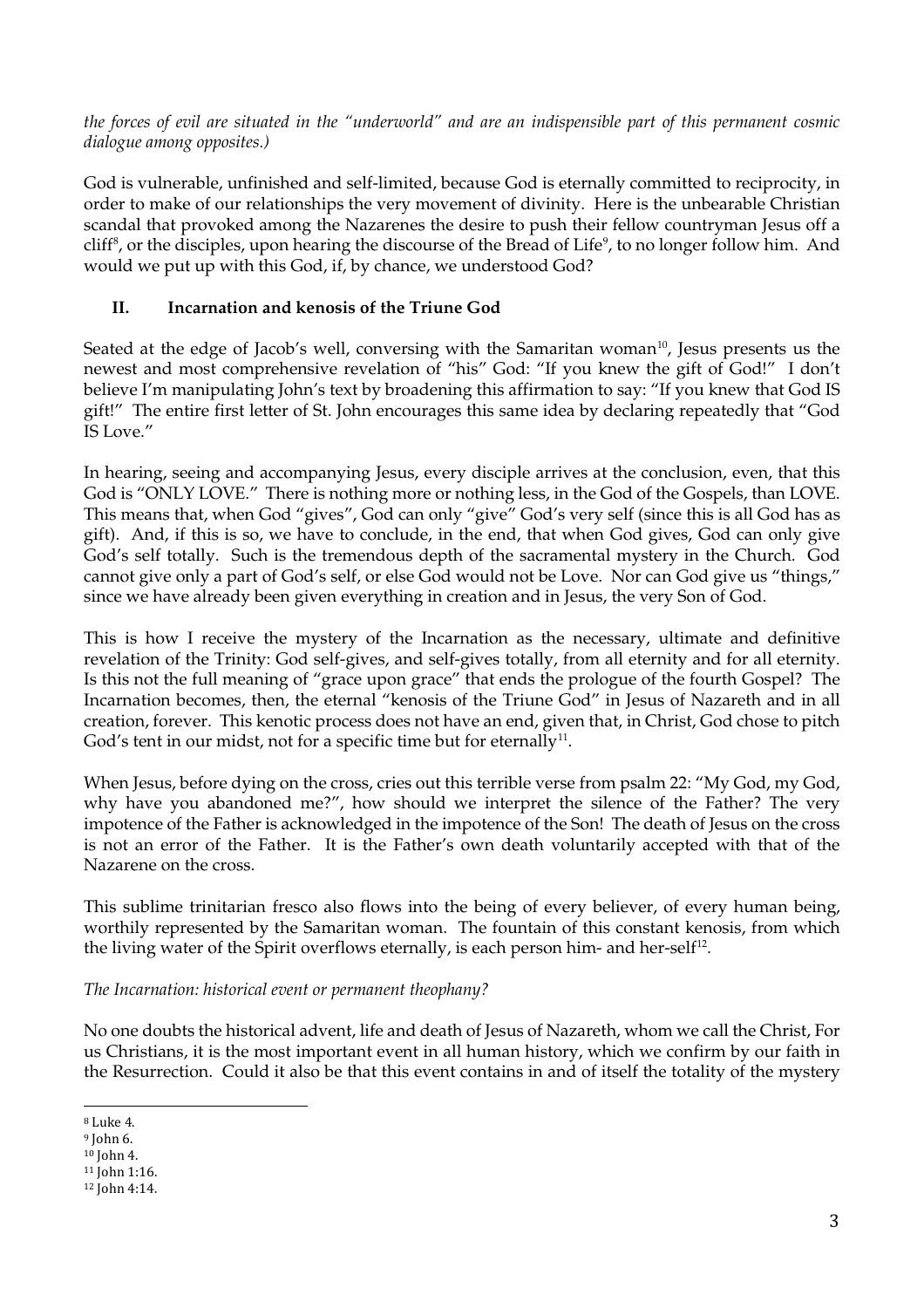of the Incarnation? If so, should we not broaden our view? This is precisely what our paschal faith demands of us.

In the spirit of evolutionary theology, we can consider the Incarnation as a continuous and progressive process, a "theophany" or "Christophany," as Raimon Panikkar would call it<sup>[13](#page-3-0)</sup>. This almost photographic movement of progressive revelation of divinity runs through all of created reality since its origin, and never arrives at its historical end.

Even if historical revelation ends with the last book of the New Testament, the Incarnation, as an allencompassing mystery, is still in process in the heart of history and in creation's birth pains. Paul suggests this[.14](#page-3-1) In this birth, all of us participate, at the same time as and in communion with the entire cosmos. Personally, I read the letters of the captivity (Colossians and Ephesians) as an immense Christophany that little by little invades the whole universe. This vision aligns with the brilliant insights of Teilhard de Chardin.

## *Trinitarian kenosis and Incarnation.*

Let us return to this triune God who completely and permanently gives of self. In the history of Creation, the Incarnation is the perfect and total expression of this absolute gift. In Creation-Incarnation, the kenosis, the complete emptying of God into nothingness, becomes flesh. This involves not only the kenosis of Christ. Without this rootedness in the trinitarian gift, the Christic Incarnation would be just a simple anecdote, much like the story of the Greek gods. But, without the historical Incarnation of Jesus of Nazareth, we also would never be able to reach or partake of the God-Love in our own flesh.

The Trinitarian emptying of the Father in the Son and of the Son in the world through the Spirit is the absolute meaning of the Incarnation, as Saint John notes in the prologue and in chapter 17 of his Gospel. These two texts affirm the original humanity of God as well as the divinity in process in humanity, enveloping the world.

Eastern Christians affirm that the cross of Christ is in the heart of the Father from before creation, and Blaise Pascal proclaims that Christ suffers on the cross until the end of the world, while resurrected and glorified: two brilliant icons of this cosmic-historical Incarnation without beginning or end.

The Trinity needs Creation-Incarnation in order to reveal itself. This in turn reveals the trinitarian vocation of humanity and of the world: kenosis, emptying, the reciprocal making oneself nothing! As the Father self-empties in the Son and likewise in the world, our divine vocation is also to empty ourselves, in a reciprocity that is universal, interpersonal, intercultural, inter-gender, and intercosmic.

In summary, this kenosis speaks the eternity of God in its self-giving movement. It is not only a moment, an occurrence, a parenthesis. The kenosis is the "glory" of God. This is how I interpret the famous expression of St. Ireneus: "The glory of God is the human being fully alive, and the life of the human being is the vision of God."

# **III. Trinitarian Reciprocity**

<span id="page-3-0"></span> <sup>13</sup> Raimon Panikkar: *La plenitud del hombre: una cristofanía*, 1999.

<span id="page-3-1"></span><sup>14</sup> Romans 8.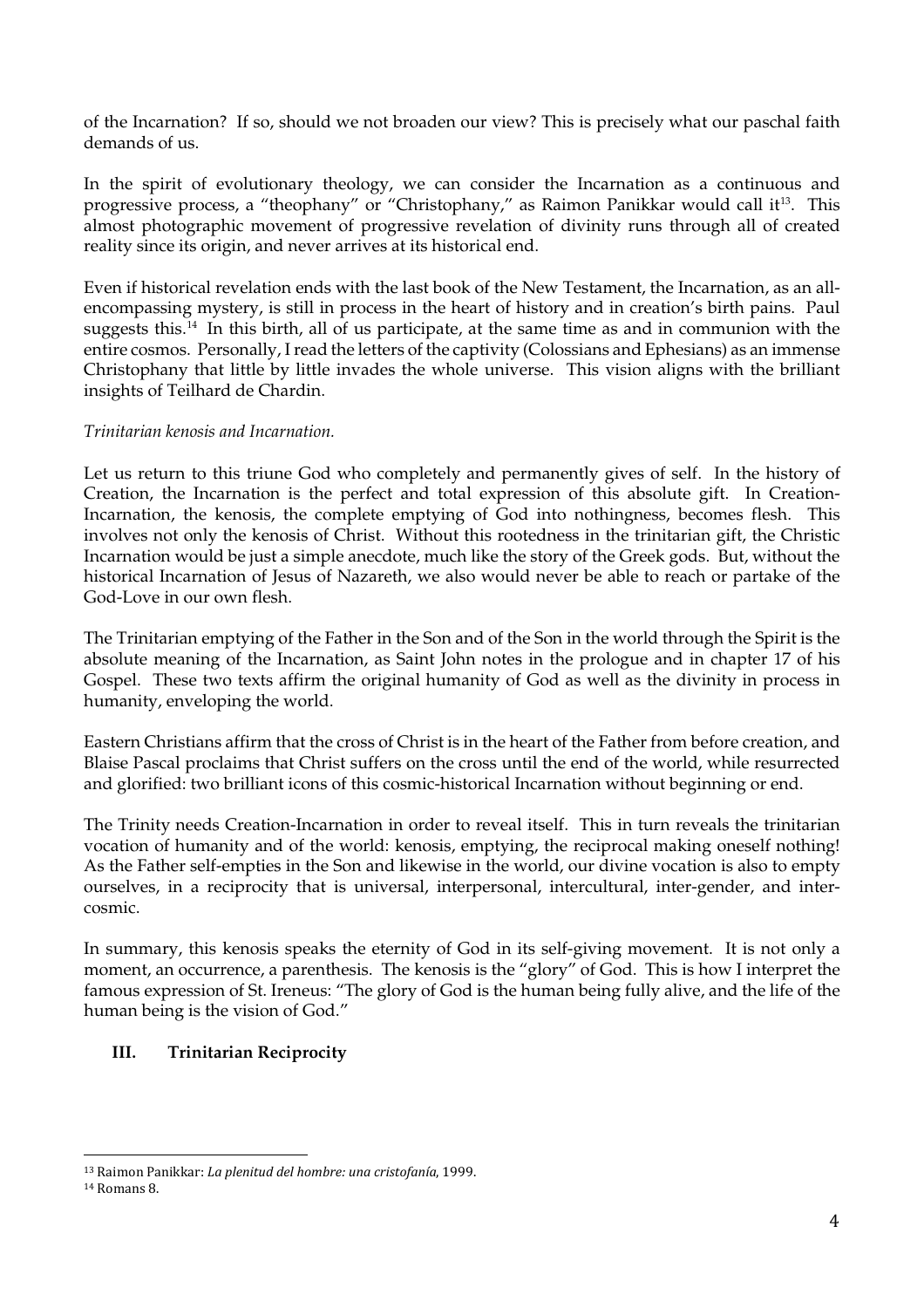The unity of the triune God is the fruit of a continuous flow of mutual solidarity among the persons. The Father without the Son would not be God, and vice versa. It is the eternal movement of their relationship that unites them and reveals God to us. This is the real mystery of the Spirit-Movement.

#### *"Begotten not made."*

For this to be so, it is necessary for some kind of "limit" in the very nature of God, from where difference arises. The Father is not the Son. This lacking in God's very self

makes difference a vital source of the divine in the process of infinite interchange.

With bold insight, our creed uses the paradoxical formula: "begotten, not made," to speak of Christ in the trinitarian mystery. Trinity again suggests birthing. God both begets and is begotten by an infinite mutuality of differences, since the uncreated God has no beginning and God's reign will have no end.

In this, the insights of feminist theology take on great significance, making the Spirit that place of reciprocity where, from the very beginning, the entire creation is included in a process of Christification, or deification. The *Rhua* that flutters above the original chaos is, in some way, the great maternal womb of God as "different."

For this reason, I prefer to no longer identify the feminine or the masculine with one or the other of the Three Persons, perpetuating a narrow patriarchal anthropomorphism. Rather, it is the singular movement of divine mutuality that integrates difference, the feminine and the masculine, in God begotten not made, as in an eternal choreography.

#### *Difference, Spirit, mutual obedience and growth*

Trinitarian faith has elevated difference, in all aspects, (including, perhaps, the difference between good and evil as it is addressed in Andean spirituality) to the level of the divine. Is this not, then, the specific place of the Spirit? It is the Paraclete, in Trinitarian mystery, who "makes" the difference between the Father and the Son. This same Spirit assures the continuity of difference in all creation from its origin, locating us, in our divinely different humanities, in the heart of the Trinity. It is difference, then, rather than a false, excluding, and inert uniqueness, that marks the direction of divinity. If our differences are the place and space of the divine, then our incompleteness is the condition for true fullness.

To integrate difference in the movement of our divinization implies the deeply liberating experience of interdependence and mutual obedience, which creates newness. In this sense Isaiah, and later, Apocalypse, could say: "I make all things new." This is only possible when difference is personally integrated and processed in love.

• *It is imperative that we situate the ministry of leadership in religious life within this dynamic of creative mutual dependence, of obedient kenosis. The Gospel offers two parables that relate this kenosis to religious leaders. The first is of John the Baptist who seeks to diminish himself in order for the "Other" to grow. Leadership, accordingly, becomes a loving listening to the "voice of the friend" in our sisters, brothers and communities, adopting a spirituality of fertile "nothingness." Yet the paradigmatic icon of this kenotic leadership is, evidently, Jesus himself, the teacher who strips himself in order to wash the feet of his disciples.* 

*When I speak of difference(s), I think of multiple expressions of gender as well as cultural and religious diversity, generational difference, and in a broader sense the personal ontological singularity of each creature that makes each and all unique in our divine fragility.*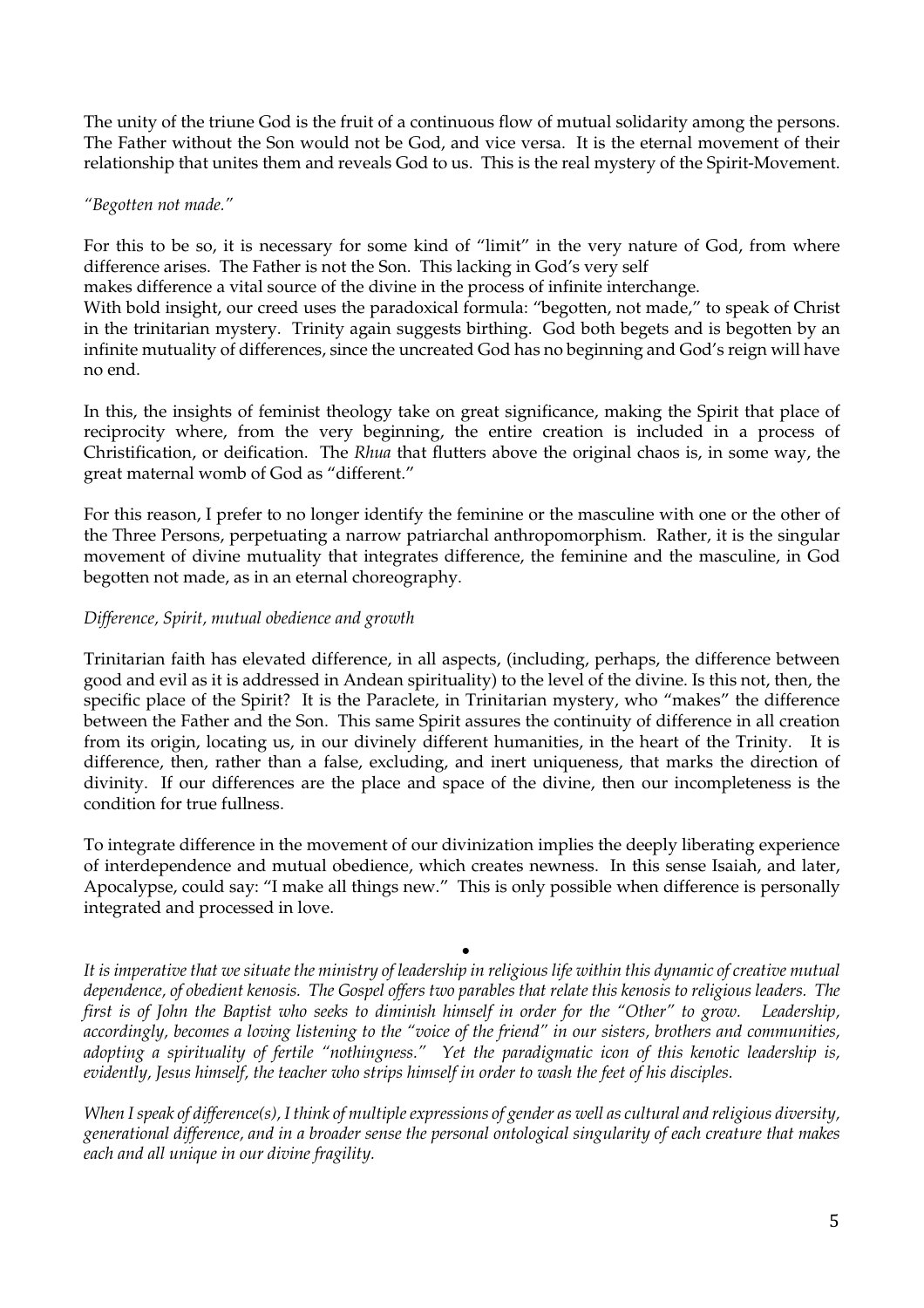*For those in the ministry of leadership in religious life, the increasing fragility of institutions, persons and communities is almost always seen as a dying. We tend to respond urgently, with attempts to compensate, to rescue: aggressive vocational outreach, emergency appeals to associates, etc. Would this be a gospel attitude?*

*From my own personal and community experience, I can testify to the contrary. First, in spite of opposing advice from the "wise," my local community chose to place itself in an extremely harsh environment in terms of climate, altitude, poverty and a culture quite resistant to Christian discourse. We consciously opted for vulnerability. Little did we know to what extent the Lord was going to take us seriously.*

*After a few years of apparent vocational fecundity, our entire institutional dream collapsed. Only two monks remained, looking at each other, asking "What do we do now?" We decided to trust, and we stayed. Out of this liminal fragility emerged the most prophetic experience of Providence. And we had done nothing to "save" a sinking ship.*

*Good news came by itself from places we did not expect. A recently married young couple appeared, wanting to share our adventure. Later, various women arrived and wanted to pitch their tents in our midst, requiring our unprecedented creativity in forming a mixed, contemplative Benedictine community.* 

*Today, we continue to be more vulnerable than ever while also sensing a surprising vitality, in that "different" way of the Triune God, so beyond our mental categories.* 

*The ministry of leadership is to believe, trust and permit the providential and surprising fruitfulness of fragility… not to resist it.*

•

The mystics have taught us a common Christian paradox: "All" is "Nothing," and vise-versa. Communion, the theme of this gathering, is not a utopia of shared omnipotence, but rather the condition of our process of divine kenosis. Here death and life embrace.

#### IV. **Vows in the heart of our kenotic deification.**

 The theology of vows reflects this kenotic idea of liberating, mutual dependence. Each vow affirms the vulnerability of our relationships, and of our relating in vulnerability. It is as if we were proclaiming, in anthropological polyphony (celibacy, poverty and obedience): "I need you in order to be and I want to exist with you, so that you can be "you" with me." This cry goes out to all humanity, our brothers and sisters, as well as to the very God-Relationship.

#### *Communion as risk of vulnerabilities*.

Contrary to what we might spontaneously feel, communion, the communitarian utopia *par excellence*, is not the end of rifts and divisions among us. It is born of the choice to share with one another our vulnerabilities, fragilities and wounds in a spirit of Trinitarian trust.

We need a fresh understanding of our hope for communion, seeing in it a reciprocal freedom among those who risk making public their vulnerability.

#### *The tragedy of individualism.*

The "theology of Satan," however, always threatens us with a manipulation of truth. The "serpent" tries to convince us of the myth of self-sufficiency, a false self-fulfillment of the "ego."

This lie would have us cover over the reality of our vulnerability, as with an absurd and ridiculous makeup, dealing with differences as allegedly antagonistic forces in competition. Violence, with its